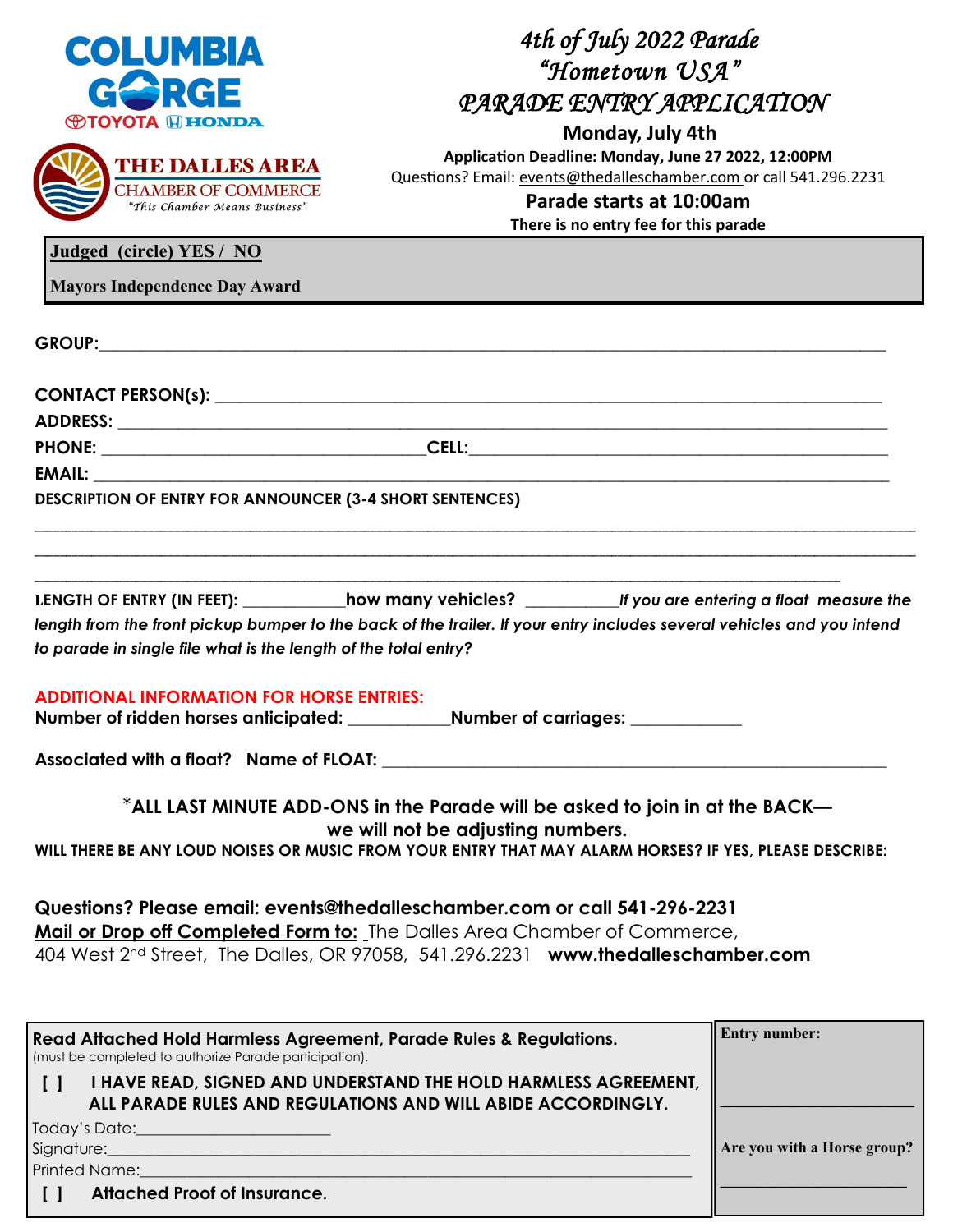

**The Dalles Chamber of Commerce presents Hometown USA Days 4th of July Parade** 

# **DAY OF PARADE:**

## **Float Check-in**

**8:00am CHECK-IN BEGINS: Must go to Check-in on 8th and Cherry Hts. Rd (behind Goodwill)**

**Route: Begins at West 6th & Webber. East on 6th, which becomes West 3rd through downtown, left on Monroe Street, left on West 2nd Street, Parade ends at The Dalles Area Chamber of Commerce. Check in with the Parade officials**

### **Horse Check-in**

**8am** Arrive with Trailer to Unloading area

**Check in on Webber Street (between 6th & 8th)**

**\*If you are associated with a FLOAT, the FLOAT must line up with the NON-HORSE GROUPS on 8th Street and Cherry Heights (check-in), we will connect your numbers with your horse when the Parade gets going.** 

**Please display your number.**

#### **Parade Rule for Equestrian entries:**

**All Equestrian entries must stay on the road during parade route. Do not approach the crowd with your horse.** 

**Manure Removal: Please clean up after your horses in the trailer unloading area. Take your manure home.** 

**Inhumane Treatment? If inhumane treatment is noted you may be asked to leave the Parade.**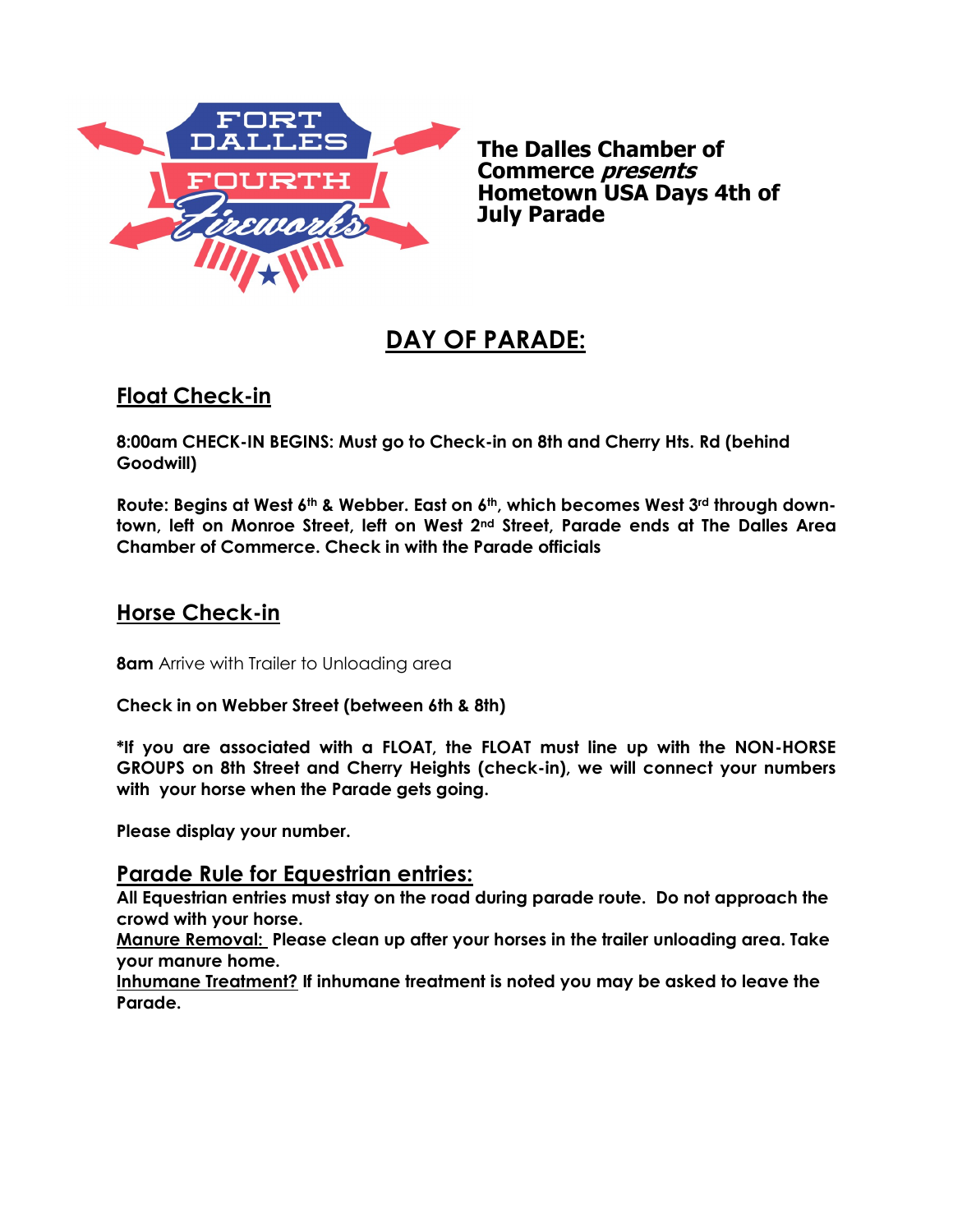**Hold Harmless Agreement** The undersigned does hereby agree to RELEASE, INDEMNIFY AND HOLD HARMLESS, The Dalles Area Chamber of Commerce, their affiliates, employees, Boards of Directors, committees, event organizers and volunteers, from any and all liability of any kind, any losses, claims, injury to persons or property (including without limitation wrongful death), actions or damages which I/We may suffer, and any such claims that may be asserted against The Dalles Area Chamber of Commerce, their affiliates, employees, Boards of Directors, committees, event organizers and volunteers by my participation in the 4th of July Hometown USA and any related activities, or arising from any act or omission by myself, my agents, or employees, or by reason of or related to myself or my use of any personal possessions or equipment as a participant in the 4th of July Hometown USA.

I further acknowledge the application of ORS 30.687 et. Seq., ACTIONS ARISING OUT OF EQUINE ACTIVITIES including but not limited to ORS 30.961 **Limitations on liability; exceptions.,** to my participation in the 4th of July Hometown USA Parade and acknowledge the limitation of liability which protects The Dalles Area Chamber of Commerce, their affiliates, employees, Board of Directors, committees, event organizers and volunteers, and limits their liability for injuries to persons and property that may arise from or be associated with the risks inherent in equine presence and use in the 4th of July Hometown USA Parade . As a condition of my participation in the 4th of July Hometown USA Parade, I hereby waive the right to bring an action against any of the sponsoring entities and event organizers named herein for any injury or death arising out of riding, driving, grooming or riding as a passenger in any equine driven form of transportation or upon an equine.

#### **RULES GOVERNING PARADES**

*To ensure reasonable safety to life and property in the operation of parade floats, automobiles and similar conveyances within the city limits of The Dalles.*

- 1. Material used in construction, decoration, etc. must be flame retardant. Materials such as straw or hay must also be treated.
- 2. Where a person is within a float, such as the driver, there shall be no combustible material within five feet of his exit way.
- 3. Motorized floats or floats pulled by a motorized vehicle and automobiles have to be equipped with a fire extinguisher with a classification, of at least 2A 10 8C (when a vehicle and trailer are connected as a single unit, one extinguisher will meet this requirement).
- 4. Horse-drawn wagons and other non-motorized conveyances using straw or other combustible material shall carry fire extinguishers as prescribed above.
- 5. No smoking is allowed on any float and no person shall cause or permit any open flame upon or within the area of any float.
- 6. No combination of vehicles coupled together shall consist of more than two vehicles.
- 7. Vehicles towing trailers must be equipped with a tow bar or coupling device of sufficient strength to hold the weight of the towed vehicle upon the street when operated.
- 8. Vehicles towing trailers shall be equipped with safety chains, connected to the towed and towing vehicles and to the tow bar to prevent the tow bar from dropping to the ground in the event the tow bar or coupling device fails.
- 9. Safety chains shall have no more slack then is necessary to permit proper turning.
- 10. A float may not exceed 40 feet in length and 13 ½ feet in height.
- 11. Vehicles and floats shall stay in their assigned position in the parade. . An entry must stay up with the entry in front of them. Do not stop and create a gap in the parade. If so, you may be asked to leave the parade.
- 12. Operators of vehicles shall not have their vision obstructed.
- 13. Persons riding on floats shall be located on the main part of the float and positioned so they will not obstruct the vision of the operator.
- 14. Persons shall remain on the unit to which they are assigned to the end of the parade route, except in case of breakdown or emergency.
- 15. No unit shall disband until reaching the destination indicated on the permit, except in the case of breakdown or emergency.
- 16. The drinking, display or possession of alcoholic beverages or other intoxicant, or controlled substances is absolutely prohibited. City ordinances and state laws will be enforced.
- 17. The discharge of firearms, fireworks or other explosive devises is prohibited. Violators will be prosecuted.
- **18. The throwing of objects or substances into the crowd is prohibited. Candy, balloons or small items may be dropped in front of the crowd along the street.**
- 19. The end of the parade is normally at The Dalles Chamber Office West 2nd Street. All entries are encouraged to be picked up at that location. If your entry goes back to the starting point, please use extreme caution.

**\*\*Oregon law says everyone who rides a motorcycle has to wear a helmet & kids Under 16 have to wear one when on a bicycle.**